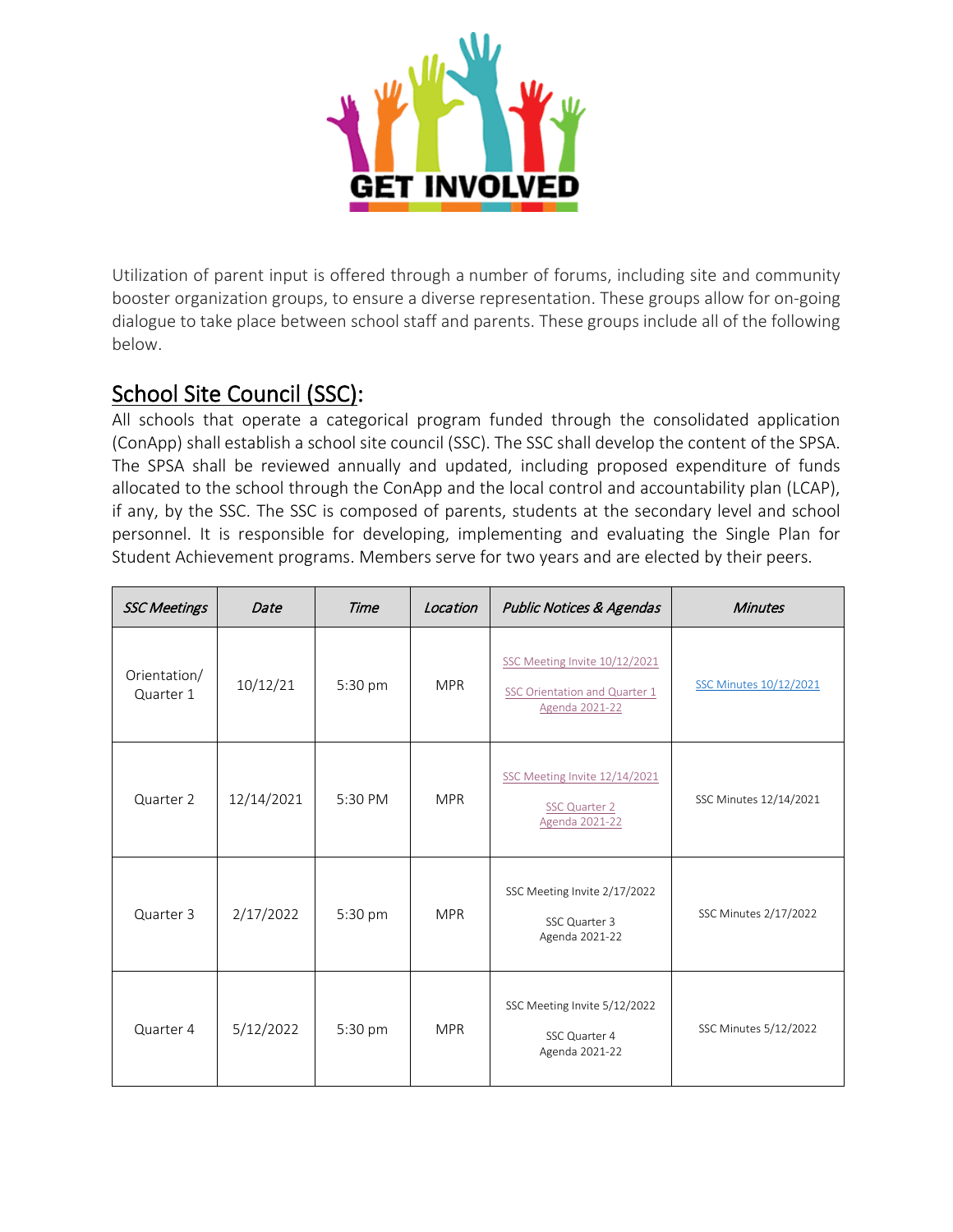English Learner Advisory Committee (ELAC):<br>All schools enrolling 21 or more English learners are required to form an ELAC. The ELAC is composed of parents and school personnel. The ELAC advises the principal, staff and SSC regarding services for English learners and assists in the development of the annual survey. Members serve for two years. Each ELAC shall have the opportunity to elect at least one member to the District English Learner Advisory Committee (DELAC).

| <b>ELAC</b><br><b>Meetings</b> | Date       | <b>Time</b> | Location   | <b>Public Notices &amp; Agendas</b>                                                                 | <b>Minutes</b>                 |
|--------------------------------|------------|-------------|------------|-----------------------------------------------------------------------------------------------------|--------------------------------|
| Orientation/<br>Quarter 1      | 10/12/21   | 5:30 pm     | <b>MPR</b> | <b>ELAC Meeting Invite</b><br>10/12/2021<br><b>ELAC Orientation and Quarter 1</b><br>Agenda 2021-22 | <b>ELAC Minutes 10/12/2021</b> |
| Quarter 2                      | 12/14/2021 | 5:30 PM     | <b>MPR</b> | ELAC Meeting Invite 12/14/2021<br><b>ELAC Quarter 2</b><br>Agenda 2021-22                           | ELAC Minutes 12/14/2021        |
| Quarter 3                      | 2/17/2022  | 5:30 pm     | <b>MPR</b> | ELAC Meeting Invite 2/17/2022<br>ELAC Quarter 3<br>Agenda 2021-22                                   | ELAC Minutes 2/17/2022         |
| Quarter 4                      | 5/12/2022  | 5:30 pm     | <b>MPR</b> | ELAC Meeting Invite 5/12/2022<br>ELAC Quarter 4<br>Agenda 2021-22                                   | ELAC Minutes 5/12/2022         |